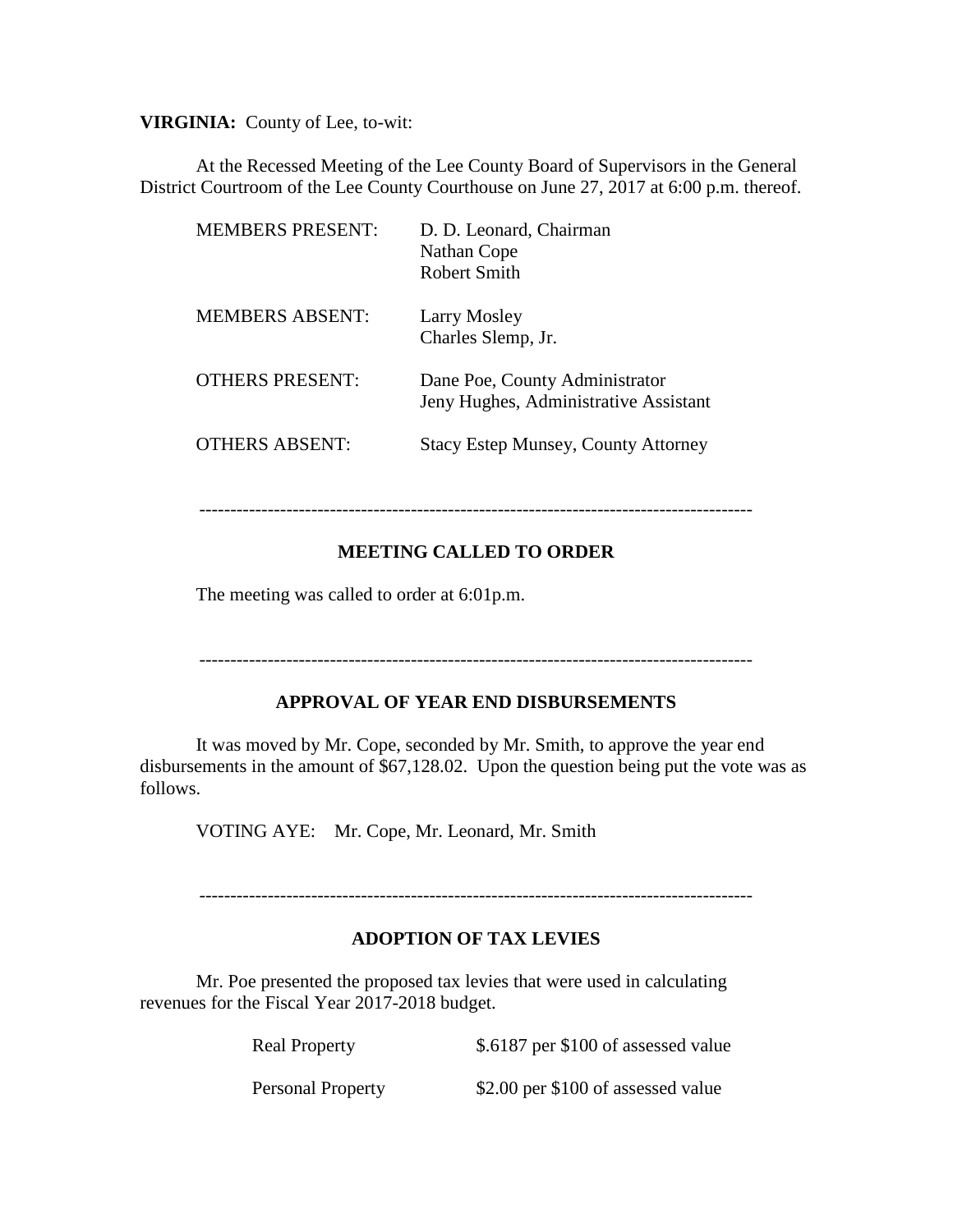| Machinery & Tool  | \$2.00 per \$100 of assessed value |
|-------------------|------------------------------------|
| Merchants Capital | \$1.41 per \$100 of assessed value |

-----------------------------------------------------------------------------------------

It was moved by Mr. Cope, seconded by Mr. Smith, to adopt the tax levies as presented. Upon the question being put the vote was as follows.

VOTING AYE: Mr. Cope, Mr. Leonard, Mr. Smith

-----------------------------------------------------------------------------------------

#### **FINANCE**

#### **FISCAL YEAR 2017 – 2018 BUDGET ADOPTION**

Mr. Poe reported that with the budget changes approved on June 22, 2017, the current FY 2017 -2018 proposed budget anticipates revenues of \$67,930,389 and budget expenditures of \$68,710,437. This would require a transfer of \$780,048 from General Fund reserves to balance with the projected revenues. He added that the property, liability and workmen's compensation insurance renewal rate was received just prior to the meeting, and there was not enough time to get those incorporated into the budget, it will only be an increase of \$5,500 so it can come out of the Miscellaneous and Contingency budget.

-------------------------------------------------------------------------------------------

It was moved by Mr. Cope, seconded by Mr. Smith, to adopt the BY 2017 – 2018 budget as presented with total projected revenues of \$67,930,389 and projected expenditures of \$68,710,437. Upon the question being put the vote was as follows.

VOTING AYE: Mr. Cope, Mr. Leonard, Mr. Smith

-----------------------------------------------------------------------------------------

#### **FISCAL YEAR 2017 – 2018 BUDGET APPROPRIATION**

It was moved by Mr. Cope, seconded by Mr. Smith, to adopt the following Resolution. Upon the question being put the vote was as follows.

VOTING AYE: Mr. Cope, Mr. Leonard, Mr. Smith

-------------------------------------------------------------------------------------------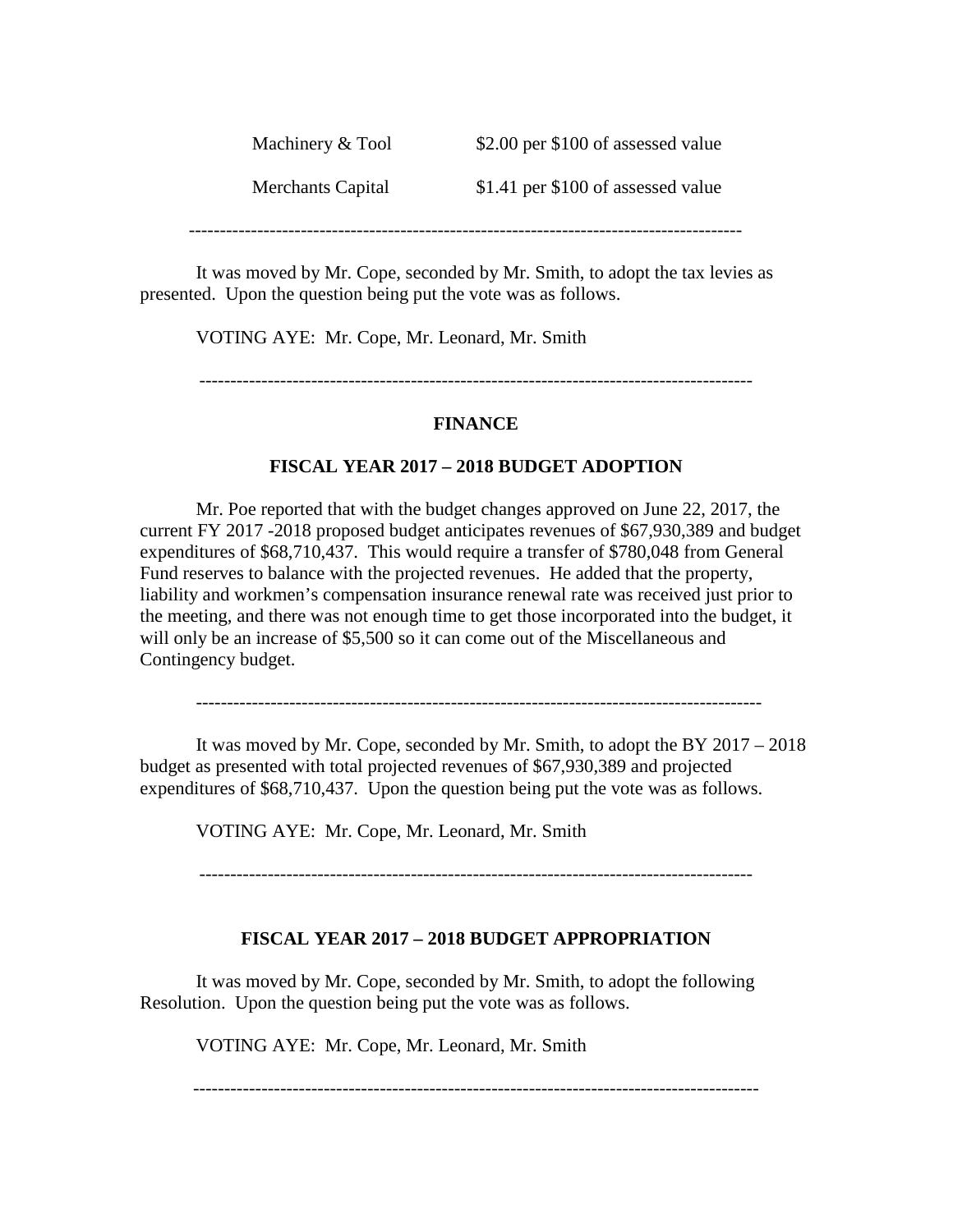## **LEE COUNTY BOARD OF SUPERVISORS APPROPRIATIONS RESOLUTION FISCAL YEAR ENDING JUNE 30, 2018 17-006**

**WHEREAS,** the Lee County Board of Supervisors has heretofore prepared a budget for information and fiscal planning purposes only; and

**WHEREAS,** the preparation, publication, and approval of the budget is not deemed to be appropriations (§15.2-2506);

**NOW, THEREFORE, BE IT RESOLVED,** by the Lee County Board of Supervisors that the Budget for Fiscal Year 2017-18 has been approved by separate action and by this Resolution appropriations for the General Fund be made as follows;

| <b>Board of Supervisors</b>        | 97,219    |
|------------------------------------|-----------|
| FBOP-Water and Sewer               | 1,469,336 |
| <b>Housing Authority</b>           | 3,000     |
| <b>Public Service Authority</b>    | 3,233     |
| R.A.D.A                            | 1,940     |
| <b>County Administrator</b>        | 144,198   |
| <b>Legal Services</b>              | 24,273    |
| <b>Delinquent Tax Collection</b>   | 36,000    |
| <b>Independent Auditor</b>         | 68,600    |
| Commissioner of the Revenue        | 319,842   |
| Treasurer's Office                 | 274,339   |
| <b>Central Accounting</b>          | 53,626    |
| Data Processing                    | 94,134    |
| <b>Central Garage</b>              | 138,028   |
| <b>Central Purchasing</b>          | 31,915    |
| <b>Electoral Board</b>             | 118,158   |
| Registrar                          | 125,993   |
| <b>Circuit Court</b>               | 63,645    |
| <b>General District Court</b>      | 4,900     |
| <b>Special Magistrates</b>         | 1,010     |
| Juvenile & Domestic Court Services | 259,248   |
| Circuit Court Clerk                | 435,966   |
| Victim/Witness Assistance          | 102,057   |
| Commonwealth's Attorney            | 485,009   |
| Sheriff                            | 2,102,245 |
| Domestic Violence                  | 43,300    |
| <b>School Resource Officers</b>    | 88,550    |
| <b>Courtroom Security</b>          | 27,313    |
| Sheriff-Vehicle Expense            | 228,604   |
| <b>Fire Prevention</b>             | 250,285   |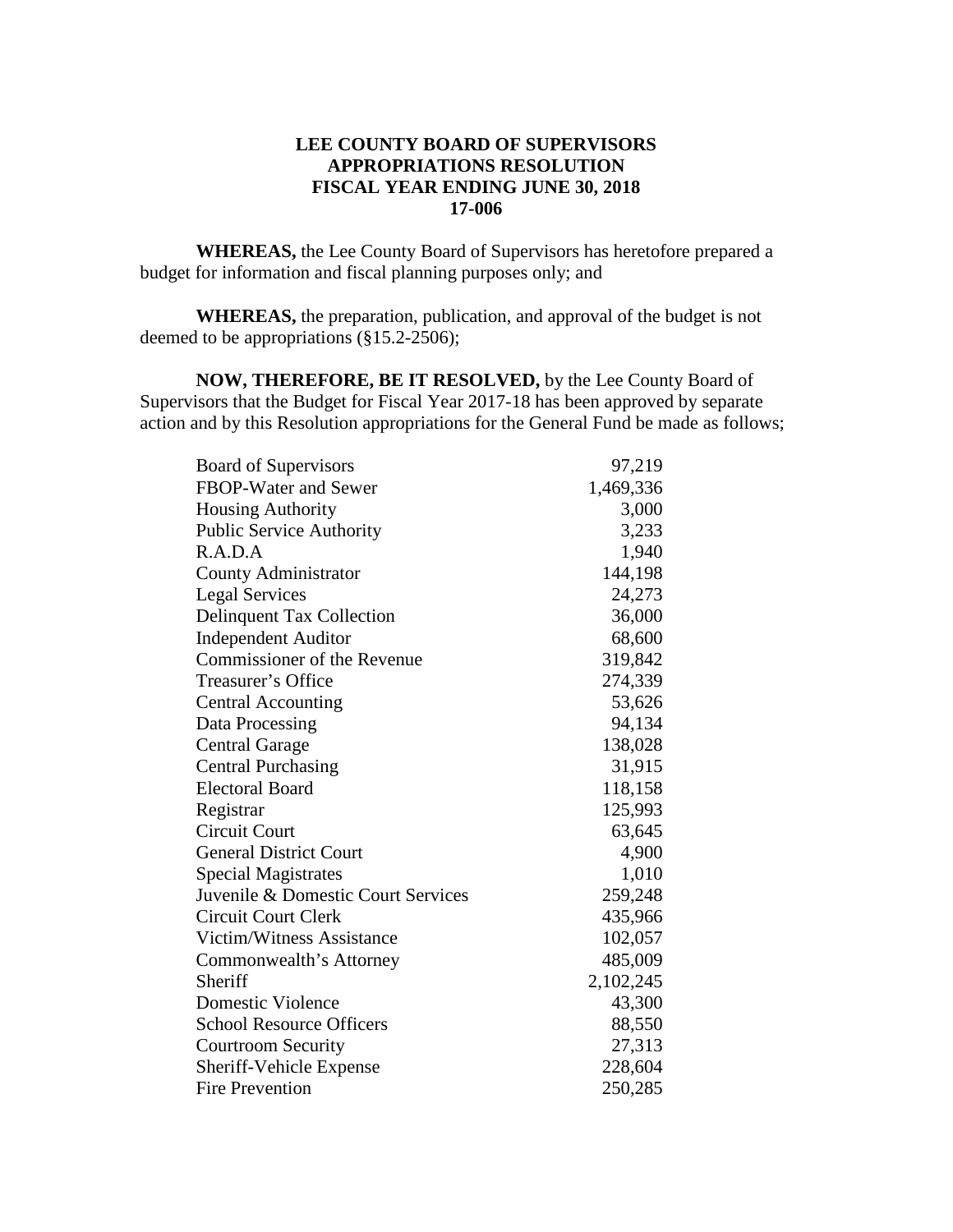| <b>Emergency Medical Services</b>          | 92,975    |
|--------------------------------------------|-----------|
| <b>Emergency Services</b>                  | 250,794   |
| Jail Operation                             | 2,145,900 |
| <b>Building Official</b>                   | 82,196    |
| <b>Animal Control</b>                      | 107,869   |
| <b>Medical Examiner</b>                    | 500       |
| <b>Litter Enforcement</b>                  | 123,015   |
| <b>Road Viewers</b>                        | 500       |
| Maintenance of Buildings & Grounds         | 271,736   |
| <b>Local Health Department</b>             | 247,081   |
| The Health Wagon                           | 5,000     |
| <b>Community Services Board</b>            | 109,350   |
| Brain Injury Services of SW Virginia       | 1,500     |
| Southwest VA Food Bank                     | 5,000     |
| Lonesome Pine Office on Youth              | 4,500     |
| Children's Advocacy Center                 | 5,000     |
| Senior Citizens Program                    | 26,400    |
| Junction Center For Independent Living     | 5,000     |
| <b>Mountain Empire Community College</b>   | 19,793    |
| <b>Thomas Walker Pool</b>                  | 27,959    |
| Tourism                                    | 17,580    |
| <b>Spearhead Trails</b>                    | 25,000    |
| Heart of Appalachia Tourism Authority      | 2,500     |
| <b>SW VA Cultural Heritage Foundation</b>  | 10,000    |
| William King Arts Center                   | 1,000     |
| Lonesome Pine Regional Library             | 222,082   |
| Lenowisco PDC                              | 41,878    |
| <b>Industrial Development Authority</b>    | 6,786     |
| <b>Board of Zoning Appeals</b>             | 3,760     |
| <b>Planning Commission</b>                 | 3,833     |
| <b>Community Development</b>               | 102,369   |
| Lee County Airport                         | 49,865    |
| Soil & Water Conservation                  | 30,000    |
| Black Diamond Resource Conservation & Dev. | 1,000     |
| <b>VPI Extension Service</b>               | 58,792    |
| <b>DSS Contributions to VRS/SGL</b>        | 270,000   |
| <b>Retiree Health Insurance</b>            | 38,208    |
| <b>Courthouse Renovations/Maintenance</b>  | 75,000    |
| Parking Lot Paving                         | 30,000    |
| Miscellaneous & Contingency                | 50,000    |
| E-911 Operations                           | 692,358   |
| Debt Service                               | 191,964   |
| <b>Landfill Monitoring</b>                 | 50,000    |
| Solid Waste                                | 1,377,370 |
| Capital Project-Elydale Water ARC          | 113,500   |
| Capital Project-Elydale Water CDBG         | 684,000   |
|                                            |           |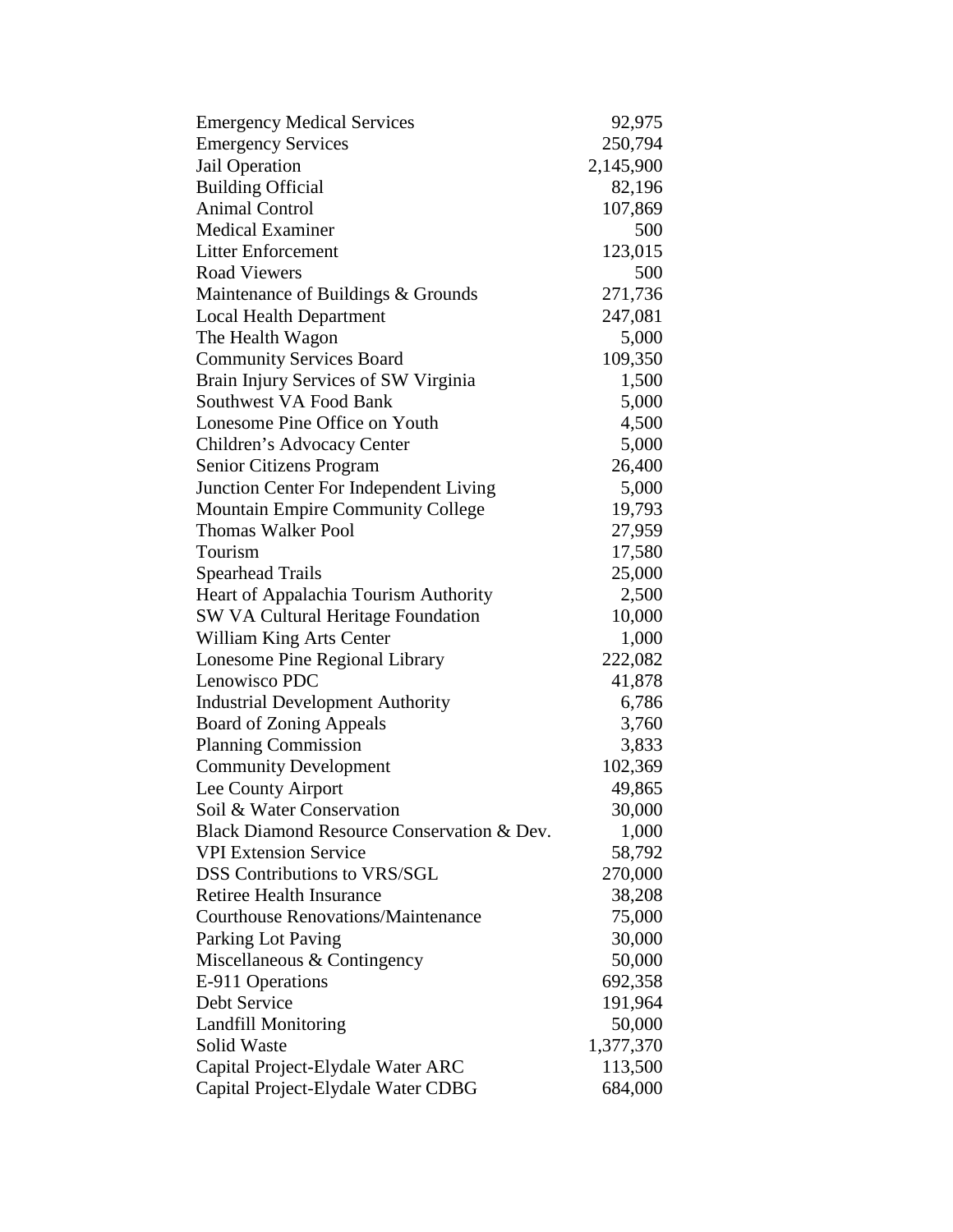## **GENERAL FUND TOTAL \$14,776,879**

- 1. Appropriations are payable in the amounts named herein, provided the aggregate revenues collected and other resources available during the year ending June 30, 2018, from which the appropriations are made, are sufficient to pay all of the appropriations in full; otherwise, the said appropriations shall be deemed to be payable in such proportions as the sum of all realized revenue is to the total amount of revenues estimated by the Board of Supervisors to be available for appropriations in the year ending June 30, 2018.
- 2. No department, agency, or individual receiving appropriations under the provision of this Resolution shall exceed the sum approved for that department, agency or individual by the Lee County Board of Supervisors.
- 3. The Board of Supervisors for Lee County reserves the right to change at any time during the Fiscal Year ending June 30, 2018, compensation provided to any officer or employee and to establish or abolish any office or position excepting such office or position as may be prohibited by law from abolishing.
- 4. The purchase of machinery, equipment, or motor vehicles (capital outlay items) in the Budget not exceeding \$2,500.00 per item, may be approved by justifying said items to the County Administrator on an as needed basis. A purchase order will be issued and must be signed by the County Administrator or his designee; all requests for items exceeding \$2,500.00 must be justified and approved by the Board of Supervisors.

**WHEREAS,** the Lee County Board of Supervisors has approved the Headstart Budget, Lee County Public School Budget and Virginia Public Assistance Budget for FY2017-18; and

**WHEREAS,** it is now necessary to appropriate sufficient funds for the contemplated expenditures as they are contained in the Headstart, Lee County Public School and Virginia Public Assistance Budgets;

**NOW, THEREFORE, BE IT RESOLVED,** that the following activities, 25% of the amount shown is appropriated for a 3-month period ending September 30, 2017

#### **HEADSTART**

| Federal Funds   | \$1,370,586 |
|-----------------|-------------|
| TOTAL HEADSTART | \$1,370,586 |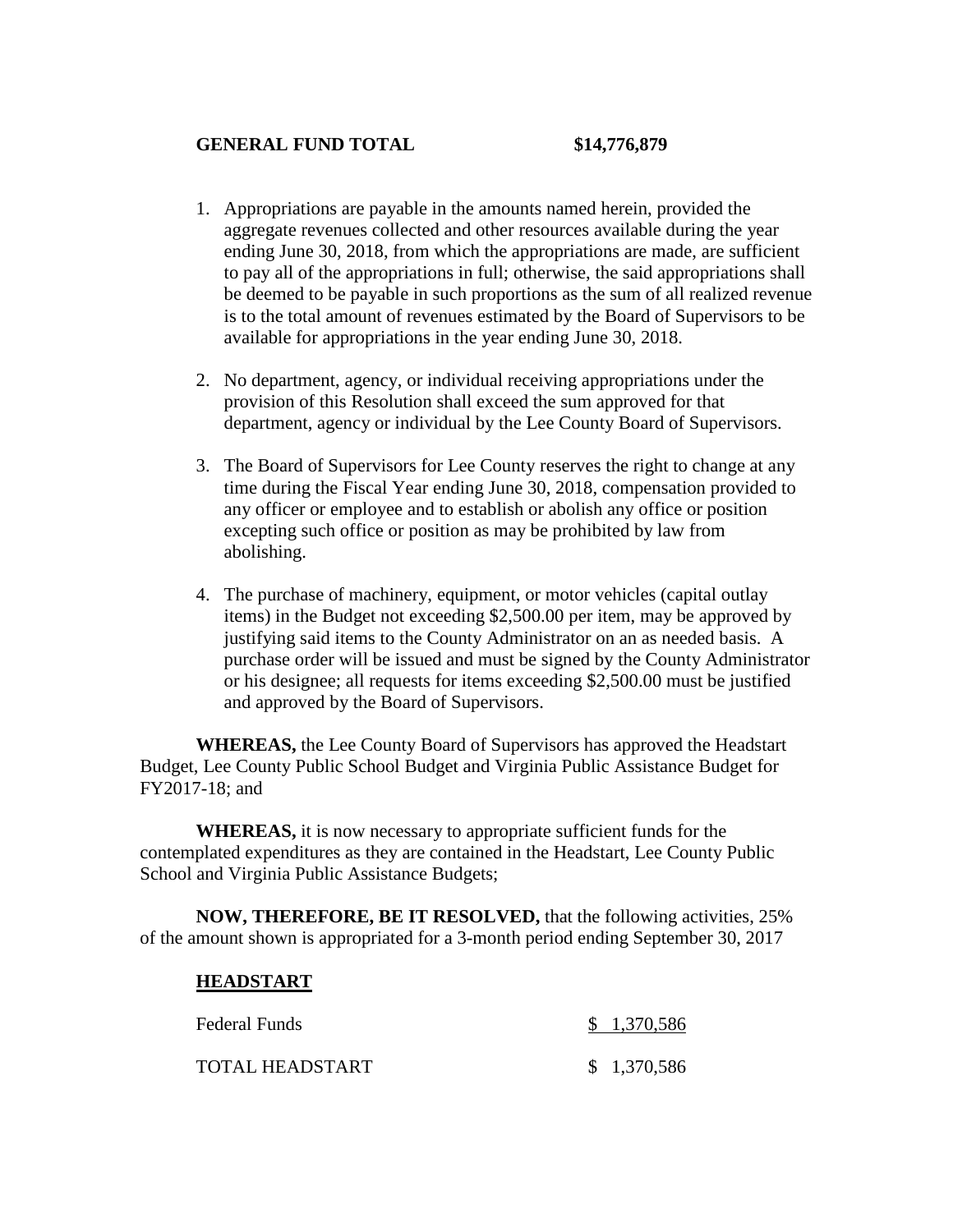# **VIRGINIA PUBLIC ASSISTANCE**

| Federal/State Funds<br>Local Funds                 | \$7,785,822<br>1,329,890  |
|----------------------------------------------------|---------------------------|
| TOTAL VIRGINIA PUBLIC ASSISTANCE                   | \$9,115,712               |
| <b>LEE COUNTY PUBLIC SCHOOLS</b>                   |                           |
| Federal, State & Other Funds<br><b>Local Funds</b> | \$38,931,987<br>4,515,273 |
| TOTAL LEE COUNTY PUBLIC SCHOOLS                    | \$43,447,260              |

1. The Lee County Treasurer is hereby authorized and directed to transfer sums as needed to meet expenses already incurred. The transfer will be from the General Fund to the Headstart, Public School and Virginia Public Assistance funds and will not exceed the foregoing one and three months appropriations.

The Lee County Treasurer is also directed to revert all unexpended balances of the Headstart, Public School and Virginia Public Assistance Funds to the General Fund as of the beginning and ending of Fiscal Year 2017-2018.

## **TOTAL FY 2017-18 BUDGET \$68,710,437**

### -------------------------------------------------------------------------------------------

#### **SUPPLEMENTAL APPROPRIATIONS AND BUDGET TRANSFERS**

#### **DELINQUENT TAX COLLECTION**

It was moved by Mr. Cope, seconded by Mr. Smith, to approve a supplemental appropriation in the amount of \$10,954.50 to the Delinquent Tax Collection as follows. Upon the question being put the vote was as follows.

| Revenue Source<br>3-001-19000-0043<br>3-001-18990-0040 | <b>DMV</b> Stop Fees<br>TAC'S Fees Reimbursed   | 1,720.00<br>9,234.50 |
|--------------------------------------------------------|-------------------------------------------------|----------------------|
| Expenditure<br>4-001-12230-3150<br>4-001-12230-3160    | <b>DMV</b> Stops<br>TAC's Tax Authority Charges | 1,720.00<br>9,234.50 |

VOTING AYE: Mr. Cope, Mr. Leonard, Mr. Smith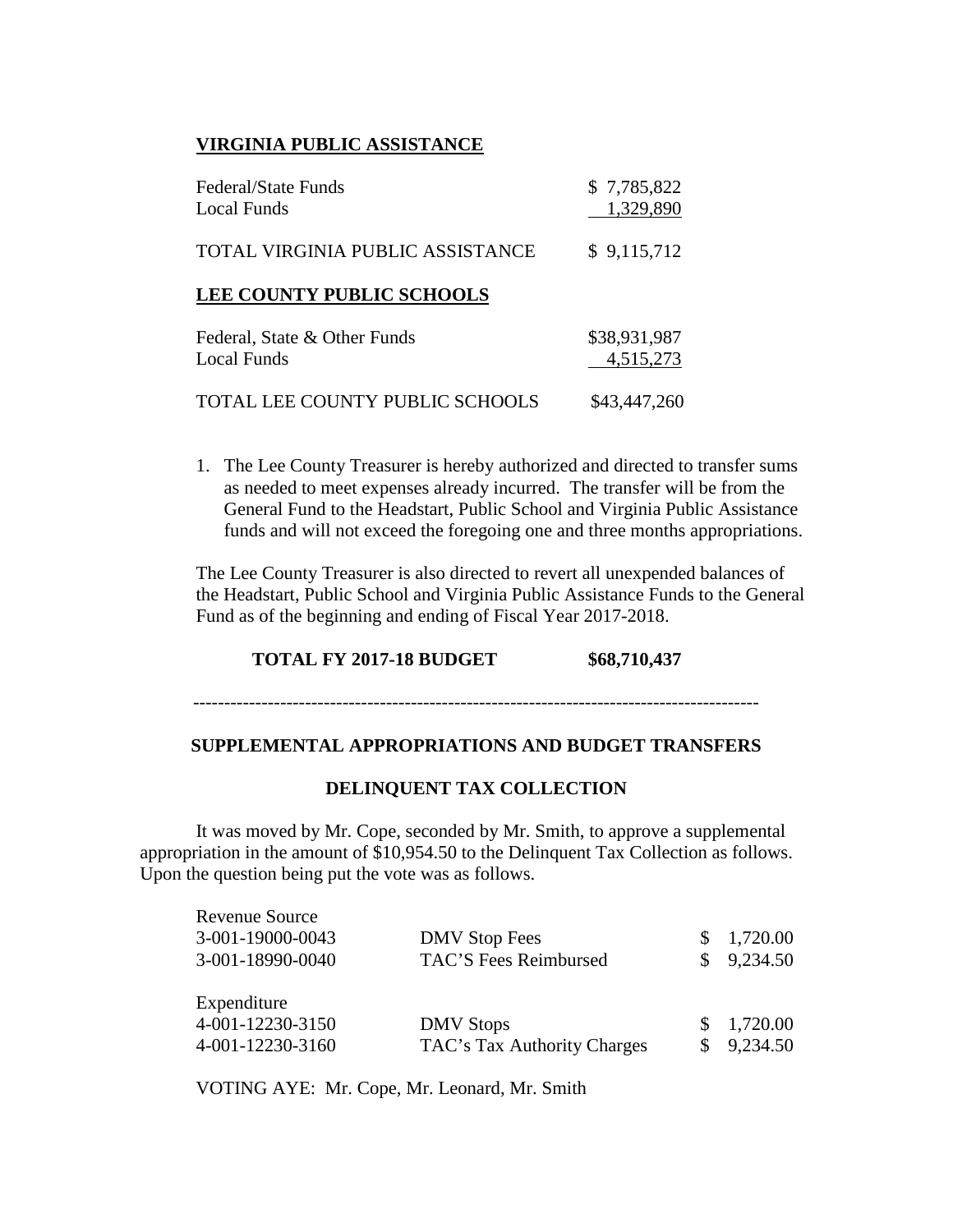### **SHERIFF'S DEPARTMENT**

-------------------------------------------------------------------------------------------

It was moved by Mr. Cope, seconded by Mr. Smith, to approve a supplemental appropriation in the amount of \$1,940.00 to the Sheriff's Department as follows. Upon the question being put the vote was as follows.

| <b>Revenue Source</b><br>3-001-16010-0014 | Sheriff's Gun Permits    | \$1,940.00 |
|-------------------------------------------|--------------------------|------------|
| Expenditure<br>4-001-31200-3160           | <b>Contract Services</b> | \$1,940.00 |

VOTING AYE: Mr. Cope, Mr. Leonard, Mr. Smith

-------------------------------------------------------------------------------------------

## **SHERIFF'S DEPARTMENT**

It was moved by Mr. Cope, seconded by Mr. Smith, to approve a supplemental appropriation in the amount of \$21,616.94 to the Sheriff's Department as follows. Upon the question being put the vote was as follows.

| Revenue Source                  |                                        |     |             |
|---------------------------------|----------------------------------------|-----|-------------|
| 3-001-41050-0099                | <b>Budget Supplements from Reserve</b> | \$. | 10,808.47   |
| 3-001-23020-0009                | <b>Sheriff's Miscellaneous Grants</b>  |     | 10,808.47   |
| Expenditure<br>4-001-31200-6010 | <b>Bullet Proof Vest Grant</b>         |     | \$21,616.94 |

VOTING AYE: Mr. Cope, Mr. Leonard, Mr. Smith

-------------------------------------------------------------------------------------------

#### **SHERIFF'S VEHICLE EXPENSE**

It was moved by Mr. Cope, seconded by Mr. Smith, to approve a supplemental appropriation in the amount of \$13,865.00 to the Sheriff's Vehicle Expense as follows. Upon the question being put the vote was as follows.

| Revenue Source   |                       |             |
|------------------|-----------------------|-------------|
| 3-001-18990-0013 | VACO Insurance Claims | \$13,865.00 |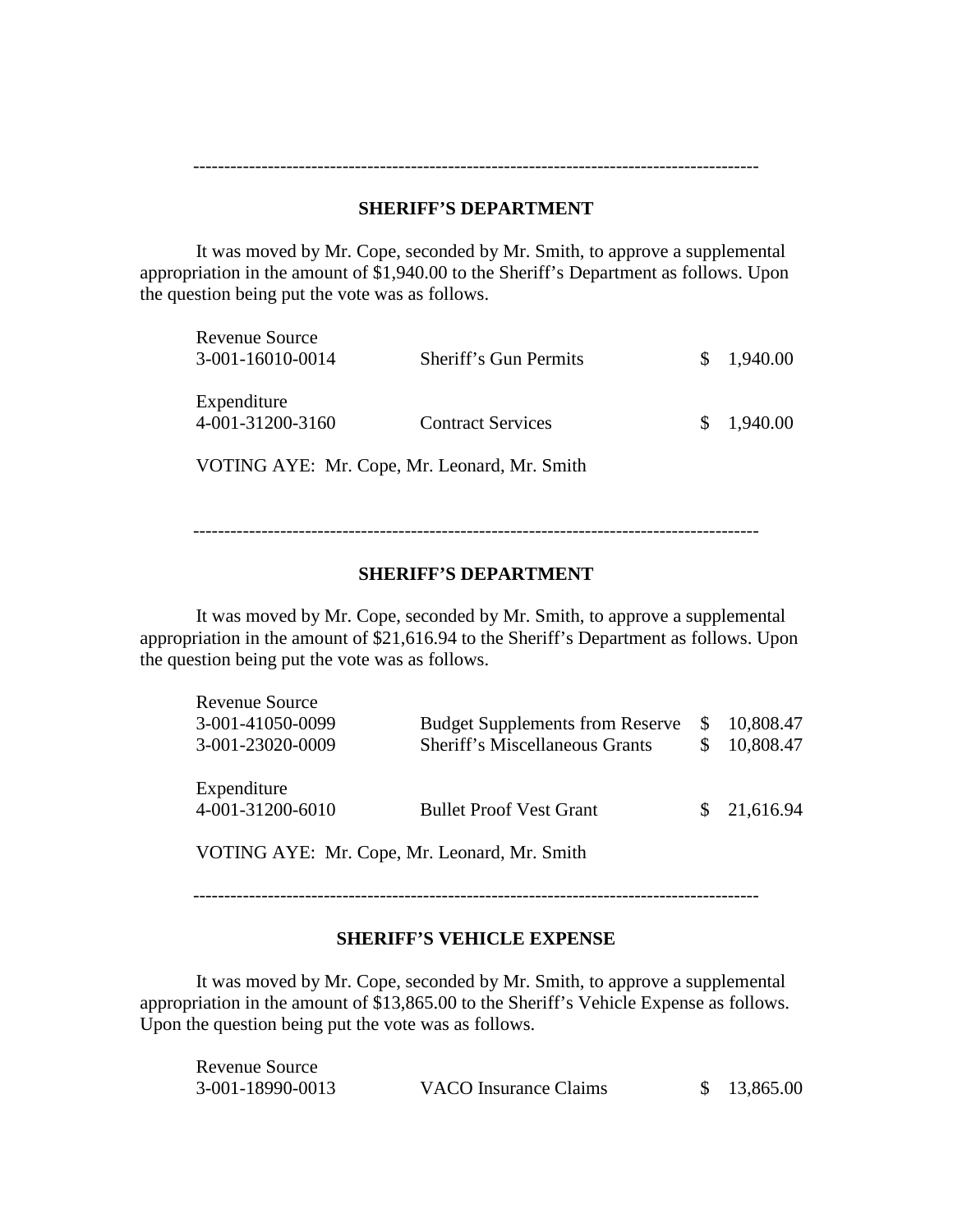Expenditure 4-001-31700-8105 Capital Outlay \$ 13,865.00

VOTING AYE: Mr. Cope, Mr. Leonard, Mr. Smith

-------------------------------------------------------------------------------------------

# **BUILDING / REMODELING EXPENSE**

It was moved by Mr. Cope, seconded by Mr. Smith, to approve a supplemental appropriation in the amount of \$207,492.42 to the Building / Remodeling Expense as follows. Upon the question being put the vote was as follows.

| Revenue Source<br>3-001-41050-0099           | <b>Budget Supplement from Reserve</b> |  | $\frac{$207,492.42}{}$ |  |
|----------------------------------------------|---------------------------------------|--|------------------------|--|
| Expenditure<br>4-001-91325-8220              | <b>Solid Waste Transfer Station</b>   |  | 2074,92.42             |  |
| VOTING AYE: Mr. Cope, Mr. Leonard, Mr. Smith |                                       |  |                        |  |
|                                              |                                       |  |                        |  |

#### **FINES & FORFEITURES**

It was moved by Mr. Cope, seconded by Mr. Smith, to approve a supplemental appropriation in the amount of \$872.69 to the Fines & Forfeiture Expense as follows. Upon the question being put the vote was as follows.

| Revenue Source<br>3-007-14010-0004 | <b>State Forfeiture Proceeds</b> | Ж | 872.69 |
|------------------------------------|----------------------------------|---|--------|
| Expenditure<br>4-007-94100-5840    | <b>State Forfeiture Proceeds</b> |   | 872.69 |
|                                    |                                  |   |        |

VOTING AYE: Mr. Cope, Mr. Leonard, Mr. Smith

#### **COAL ROAD & GAS SEVERANCE**

It was moved by Mr. Cope, seconded by Mr. Smith, to approve a supplemental appropriation in the amount of \$688.40 to the Coal Road & Gas Severance as follows. Upon the question being put the vote was as follows.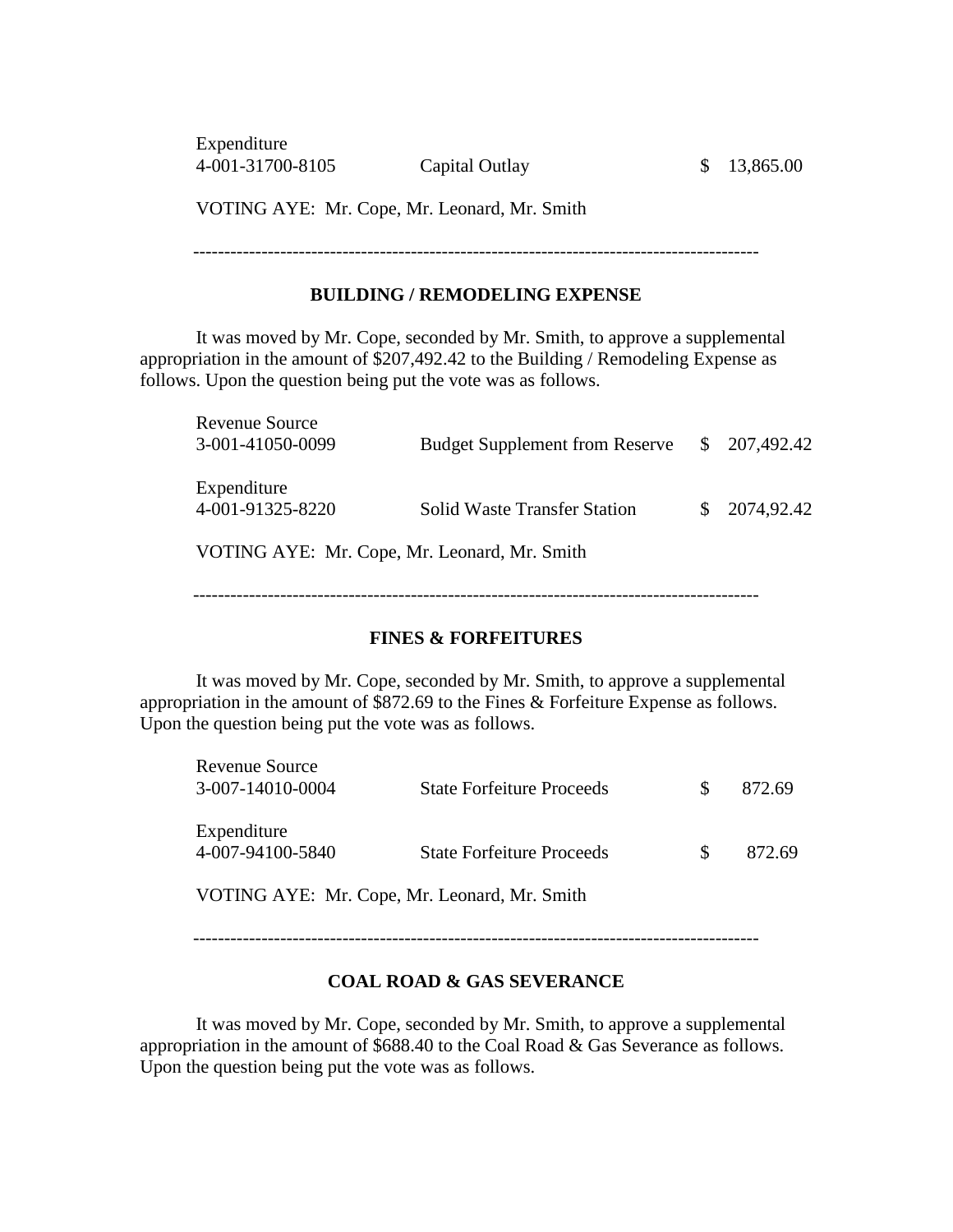| <b>Revenue Source</b>                        |                          |     |        |
|----------------------------------------------|--------------------------|-----|--------|
| 3-027-12150-0001                             | <b>Gas Severance Tax</b> | SS. | 688.40 |
|                                              |                          |     |        |
| Expenditure                                  |                          |     |        |
| 4-027-95100-5860                             |                          |     | 688.40 |
|                                              |                          |     |        |
| VOTING AYE: Mr. Cope, Mr. Leonard, Mr. Smith |                          |     |        |

-------------------------------------------------------------------------------------------

### **BUDGET TRANSFER**

It was moved by Mr. Cope, seconded by Mr. Smith, to approve a budget transfer in the amount of \$26,048.86 as follows. Upon the question being put the vote was as follows.

From:

| 4-001-91400-5840        | Miscellaneous Expenses                       | \$. | $-26,048.86$ |
|-------------------------|----------------------------------------------|-----|--------------|
| To:<br>4-001-91325-8215 | <b>Cooperative Extension Bldg Expenses</b>   | \$  | 23,004.04    |
| 4-040-67100-9124        | <b>DSS Building Debt</b>                     | \$  | 1,347.43     |
| 4-040-67100-9123        | <b>Transfer Station/Extension Office</b>     | \$  | 221.43       |
| 4-056-94100-5860        | Landfill Expenses                            | \$  | 1,475.96     |
|                         | VOTING AYE: Mr. Cope, Mr. Leonard, Mr. Smith |     |              |

-------------------------------------------------------------------------------------------

## **REPORTS AND RECOMMENDATIONS OF COUNTY ADMINISTRATOR**

### **REPLACEMENT EQUIPMENT**

Mr. Poe reported that due to the recent break-in at the Transfer Station and the lack of recovery of anything except the old truck, there are some items that need to be replaced as soon as possible. Mr. Collingsworth has priced a new SCAG mower, the same model as was stolen at \$5,200. There are still filters and other service parts in inventory for this mower that would be wasted if we go with another brand or model. Mr. Poe approved the purchase of a used  $6'x14'$  aluminum trailer last week for \$1,700. It was in very good condition with side and rear loading platforms and is larger and stronger than the one that was stolen. A new one like this would have cost over \$4,000.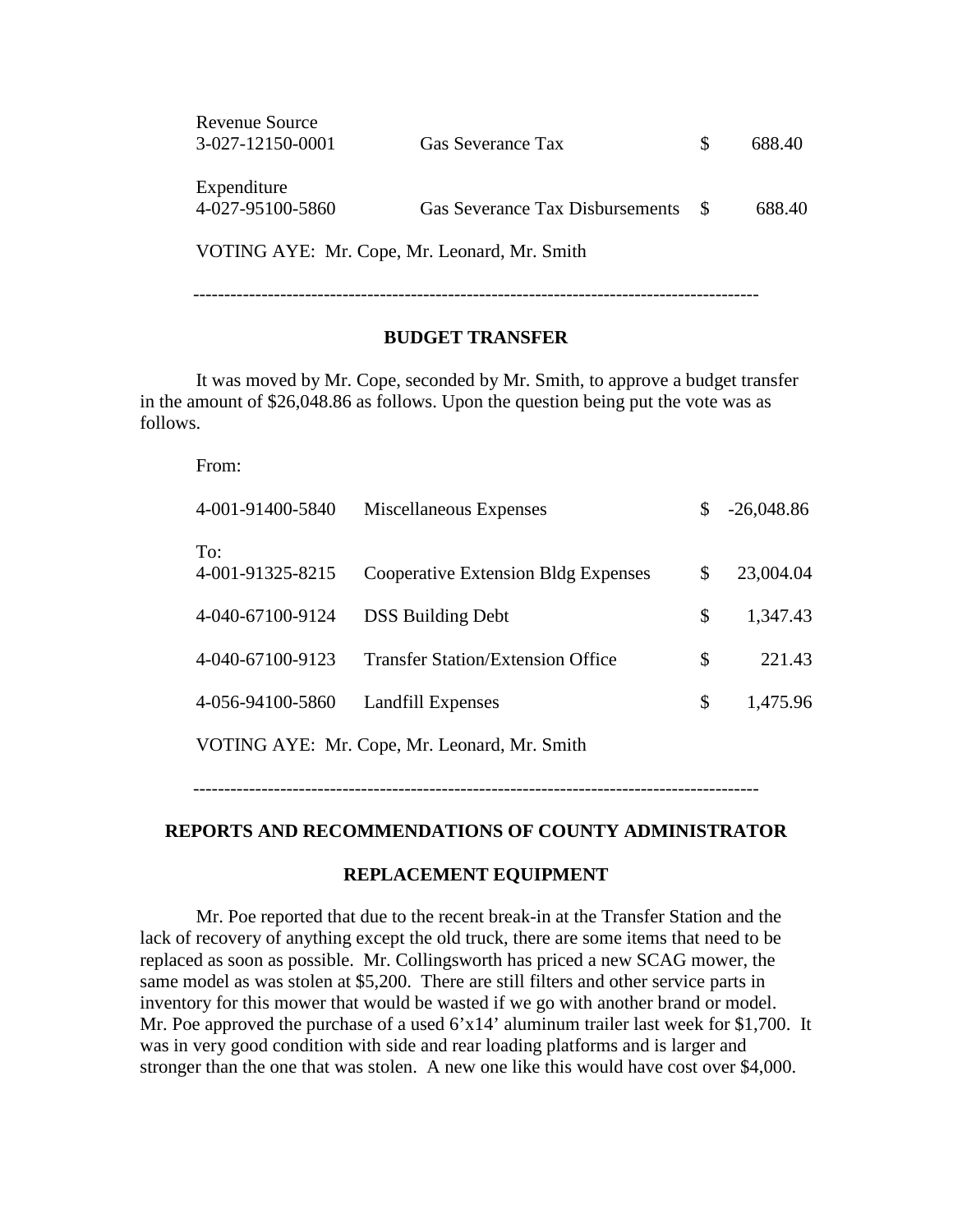The Central Garage has two immediate needs – a new scan tool at \$3,100 and a booster box at \$230. Mr. Poe is requesting Board approval to make these purchases right away.

-------------------------------------------------------------------------------------------

It was moved by Mr. Cope, seconded by Mr. Smith, to purchase the SCAG mower, scan tool and booster box. Upon the question being put the vote was as follows.

VOTING AYE: Mr. Cope, Mr. Leonard, Mr. Smith

-------------------------------------------------------------------------------------------

### **RADIO SYSTEM LEASE AGREEMENT**

Mr. Poe reported that in preparing the new radio communications system purchase, the County needs to execute a lease/purchase agreement. Motorola, through Ascentium Capital LLC, has arranged tax exempted financing through KS State Bank of Manhattan, Kansas. Because the County is not yet ready to construct new towers, the initial lease/finance agreement will be for radio equipment only. In order to obtain the quoted interest rate of 3.39%, the County needs to execute the lease agreement by June 30. The total amount of the equipment purchase is \$818,114.32, of which \$265,000 will be paid by the COPS Technology grant. The COPS office has approved the budget amendment to allow the purchase of radio equipment instead of a tower, but Mr. Poe is still awaiting their approval of the justification for using sole source procurement.

The lease agreement is for a term of five years with the first payment due June 1, 2018. Each annual payment will be \$122,123.13. As additional equipment is purchased and constructed, they will issue an addendum or new lease to cover those costs. Motorola cannot order or ship any equipment until the lease agreement is in place. Mr. Poe is requesting the Board adopt the Obligor Resolution authorizing him to execute the lease agreement and submit prior to June 30, 2017.

It was moved by Mr. Cope, seconded by Mr. Smith, to adopt the Obligor Resolution for the Radio System Lease Agreement. Upon the question being put the vote was as follows.

VOTING AYE: Mr. Cope, Mr. Leonard, Mr. Smith

-------------------------------------------------------------------------------------------

## **OBLIGOR RESOLUTION**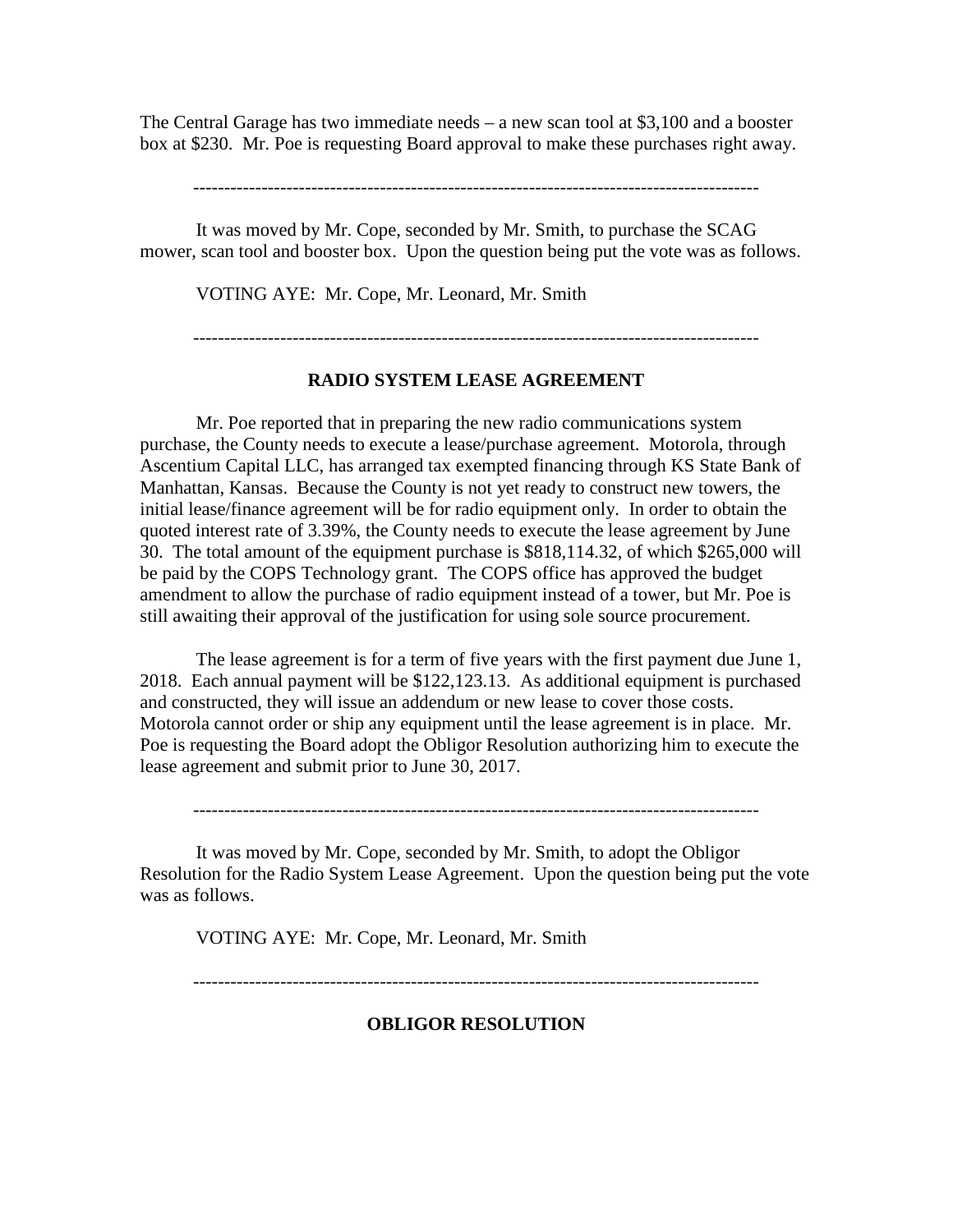At a duly called meeting of the Governing Body of the Obligor (as defined in the Contract) held on June 27, 2017 the following resolution was introduced and adopted.

BE IT RESOLVED by the Governing Body of Obligor as follows:

- 1. **Determination of Need**. The Governing Body of Obligor has determined that a true and very real need exists for the acquisition of the Equipment described on Exhibit A of the Government Obligation Contract dated as of June 1, 2017, between County of Lee, Virginia (Obligor) and KS State Bank (Obligee).
- 2. **Approval and Authorization**. The Governing Body of Obligor has determined that the Contract, substantially in the form presented to this meeting, is in the best interests of the Obligor for the acquisition of such Equipment, and the Governing Body herby approves the entering into of the Contract by to Obligor and hereby designation and authorizes the following person(s) to execute and deliver the Contract on Obligor's behalf with such changes thereto as such person(s) deem(s) appropriate, and any related documents, including any Escrow Agreement, necessary to the consummation of the transaction contemplated by the Contract.

Authorized Individuals:

3. **Adoption of Resolution**. The signatures below from the designated individuals from he Governing Body of the Obligor evidence the adoption by the Governing Body of this Resolution.

-------------------------------------------------------------------------------------------

# **LMU VET SCHOOL RABIES CLINIC**

Mr. Poe reported that the LMU Vet School is requesting to host a rabies clinic on July 22, 2017 between the hours of 10:00 a.m. and 3:00 p.m. The clinic would be held at the Vet School's Lee County campus. Board of Supervisor approval is required for all rabies clinics held in the county.

-------------------------------------------------------------------------------------------

It was moved by Mr. Cope, seconded by Mr. Smith, to approve the LMU Rabies Clinic on July 22, 2017. Upon the question being put the vote was as follows.

VOTING AYE: Mr. Cope, Mr. Leonard, Mr. Smith

-------------------------------------------------------------------------------------------

# **TRANSFER STATION INTERVIEWS**